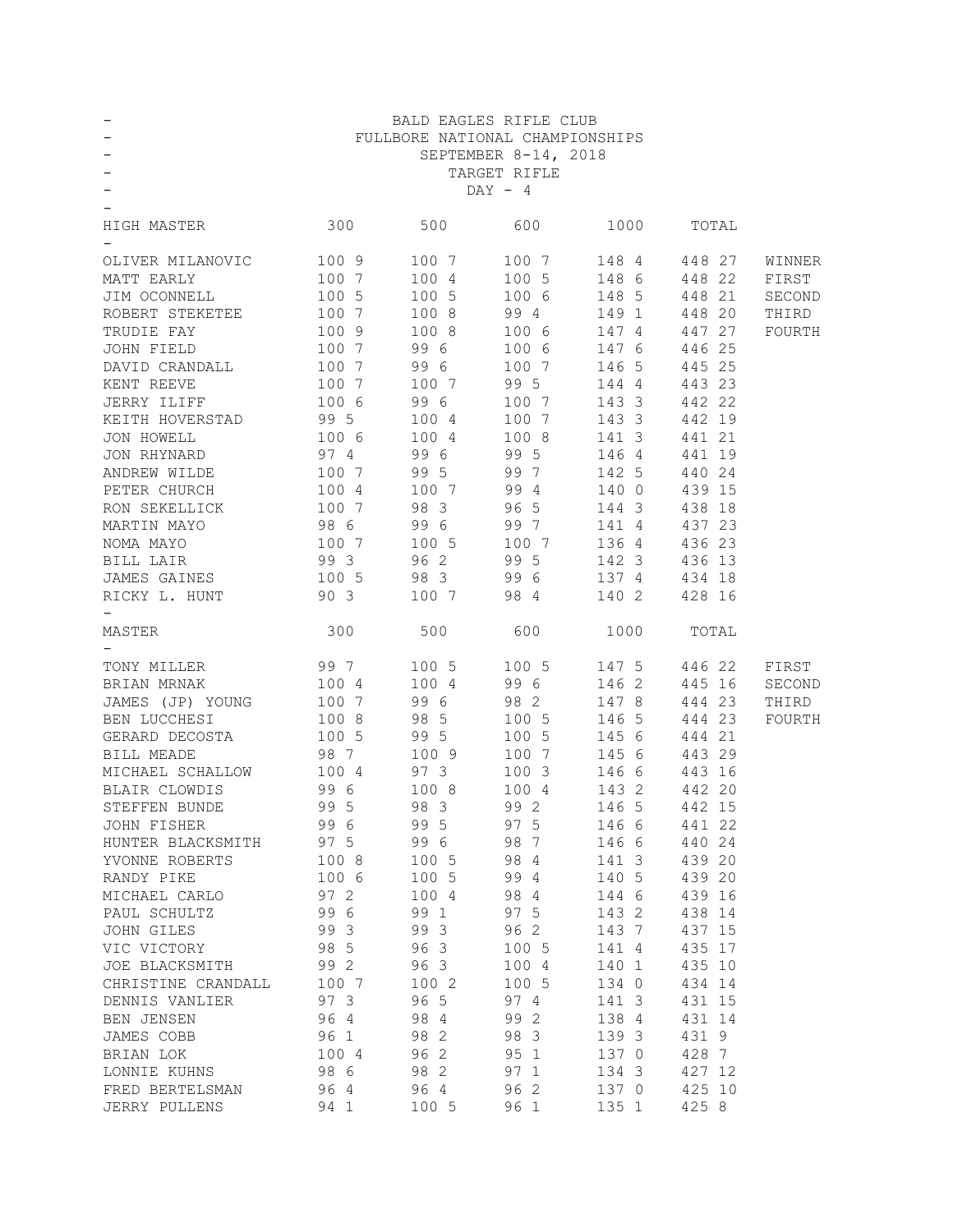| <b>EXPERT</b>          | 300                           | 500                  | 600       | 1000                  | TOTAL      |       |
|------------------------|-------------------------------|----------------------|-----------|-----------------------|------------|-------|
|                        |                               |                      |           |                       |            |       |
| JEFFREY MILES          | 100 5                         | 99 5                 | 98 3      | 145 5                 | 442<br>18  | FIRST |
| GREGG FOSTER           | 98 3                          | 100 4                | 98<br>-3  | 143<br>- 5            | 439<br>15  |       |
| JOHN HOFFMAN           | 96 3                          | 99<br>$\overline{4}$ | 99        | 143<br>-6             | 437<br>-14 |       |
| STEVE RORTVEDT         | 96 2                          | 98<br>4              | 100 6     | 136 2                 | 430<br>14  |       |
| SMITH<br>JOHN          | 98 1                          | 99<br>.5             | 89 3      | 141<br>4              | 427<br>13  |       |
| VASO SASIC             | 96<br>$\overline{\mathbf{3}}$ | 94<br>$\mathbf{1}$   | 83 2      | 137<br>-2             | 410<br>8   |       |
| DAMON BROWN            | 98 5                          | 96 0                 | 87 1      | 117 2                 | 398 8      |       |
|                        |                               |                      |           |                       |            |       |
| SHARPSHOOTER           | 300                           | 500                  | 600       | 1000                  | TOTAL      |       |
|                        |                               |                      |           |                       |            |       |
|                        |                               |                      |           |                       |            |       |
| JIM FOSTER             | 100 6                         | 99<br>-1             | 98 6      | 140 3                 | 437 16     | FIRST |
| ROBERT CHURCHILL       | 97 3                          | 96<br>$\overline{4}$ | 97 1      | 140<br>-4             | 430<br>12  |       |
| DARREN ROSENBAUM       | 96 2                          | 96<br>3              | 94<br>-2  | 144<br>$\overline{4}$ | 430<br>11  |       |
| RUSSEL<br><b>DOBBS</b> | 96 3                          | 96<br>4              | 90        | 136<br>-2             | 418<br>10  |       |
| THOMAS<br>COGGINS      | 96<br>$\mathbf{1}$            | 95<br>$\mathcal{L}$  | 89<br>2   | 138<br>-2             | 418<br>7   |       |
| <b>NATHAN</b><br>FUNK  | 98<br>4                       | 93<br>2              | 96<br>1   | 123<br>-2             | 410<br>9   |       |
| FRANK EVICA            | 93<br>-2                      | 96<br>4              | 86<br>- 0 | 133<br>$\Omega$       | 408<br>6   |       |

- -
- -
- -
- -
- -
- -
- -
- -
- -
- -
- -
- -
- -
- -
- -
- -
- -
- -
- -
- -
- -
- -
- -
- -
- -
- -
- -
- -
- -
- -
- -
- -